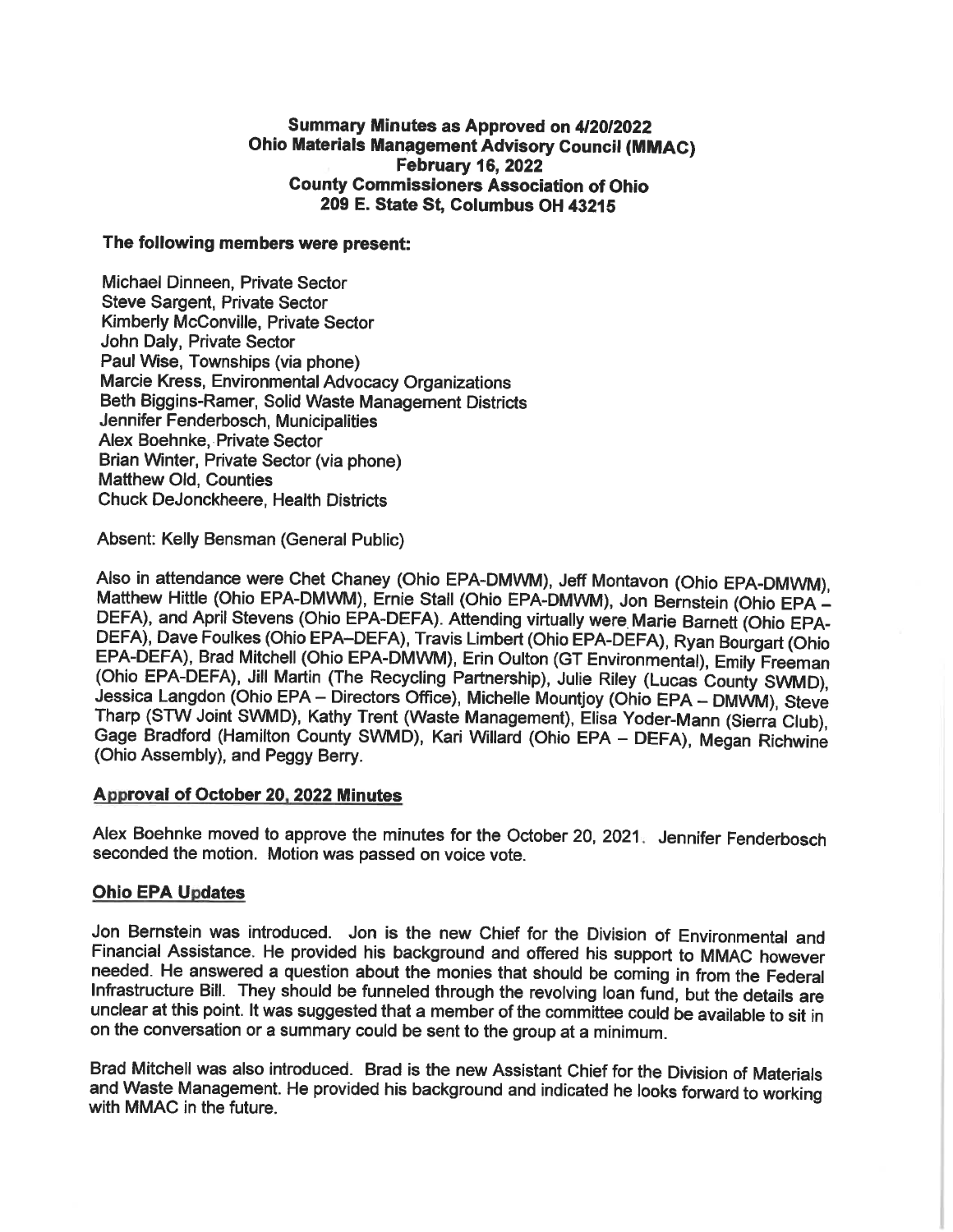Ernie Stall mentioned that many individuals on MMAC have terms that expire this summer. He will send information directly to those who are potentially up for reappointment.

There was a legislative update. A House Bill is currently being debated that would reestablish the ability to hold meeting virtually. This would allow those attending virtually to be counted towards a quorum. It was mentioned that MMAC would likely continue to meet in person.

# **Ohio EPA Recycling and Litter Prevention (R&LP) Grants**

April Stevens, Supervisor for the R&LP Grant program, provided a summary of the applications received for the 2022 grant round. A total of 103 applications were received totaling over \$7.5 million in requests. Highlights included two curbside contamination projects, market development applications for material recovery facility (MRF) expansions and other processing equipment as well as six scrap tire processing/manufacturing applications. Funding announcements are expected in late May. There was discussion about the possibility of getting additional funding authority from the Controlling Board.

April also provided a summary of Ohio EPA's progress on the MMAC subcommittee recommendations for Director Stevenson. These include grant sponsor feedback, outreach to potential grantees, grant responsiveness, and priorities.

# **Drop-off anticontamination campaign**

Matthew Hittle, Ohio EPA-DMWM, provided an overview of the potential project that would focus on reducing contamination at drop-off recycling locations. Matt shared results from a survey sent to solid waste management districts about at the existing infrastructure.

Erin Oulton, with GT Environmental, provided an overview of efforts her company facilitated in the Adams Clermont Joint SMWD and the Lucas County SWMD. These projects both looked to reduce contamination at drop-off sites. The education project in Clermont County accompanied new surveillance cameras and an electronic sign that were purchased with grant monies. The project resulted in significant reduction in contamination. The Lucas County project utilized Ohio EPA grant monies and was started in 2016. That project tracked the contamination rates before and after an extensive education campaign. Take-aways include the benefits to direct engagement as well as the need for branded campaigns and consistent messaging.

Emily Freeman, with Michigan Department of Environment, Great Lakes and, Energy (EGLE), provided an introduction for the anti-contamination efforts that were done in Michigan over the past couple years. Jill Martin, with The Recycling Partnership, provided an overview of those efforts, which included curbside and drop-off programs. Jill provided data that showed the improved percent change in contamination for the various programs. She provided examples for the various communication methods that were rolled out in communities involved in the project. Jill also showed the application used to track the contamination using visual waste audits. More specific data and information was provided for the anti-contamination efforts done in Novi, which included pre and post sorts of the materials. Follow-up activities included installation of new site signage, interactive and monitored cameras, as well as distribution of additional printed and electronic educational material.